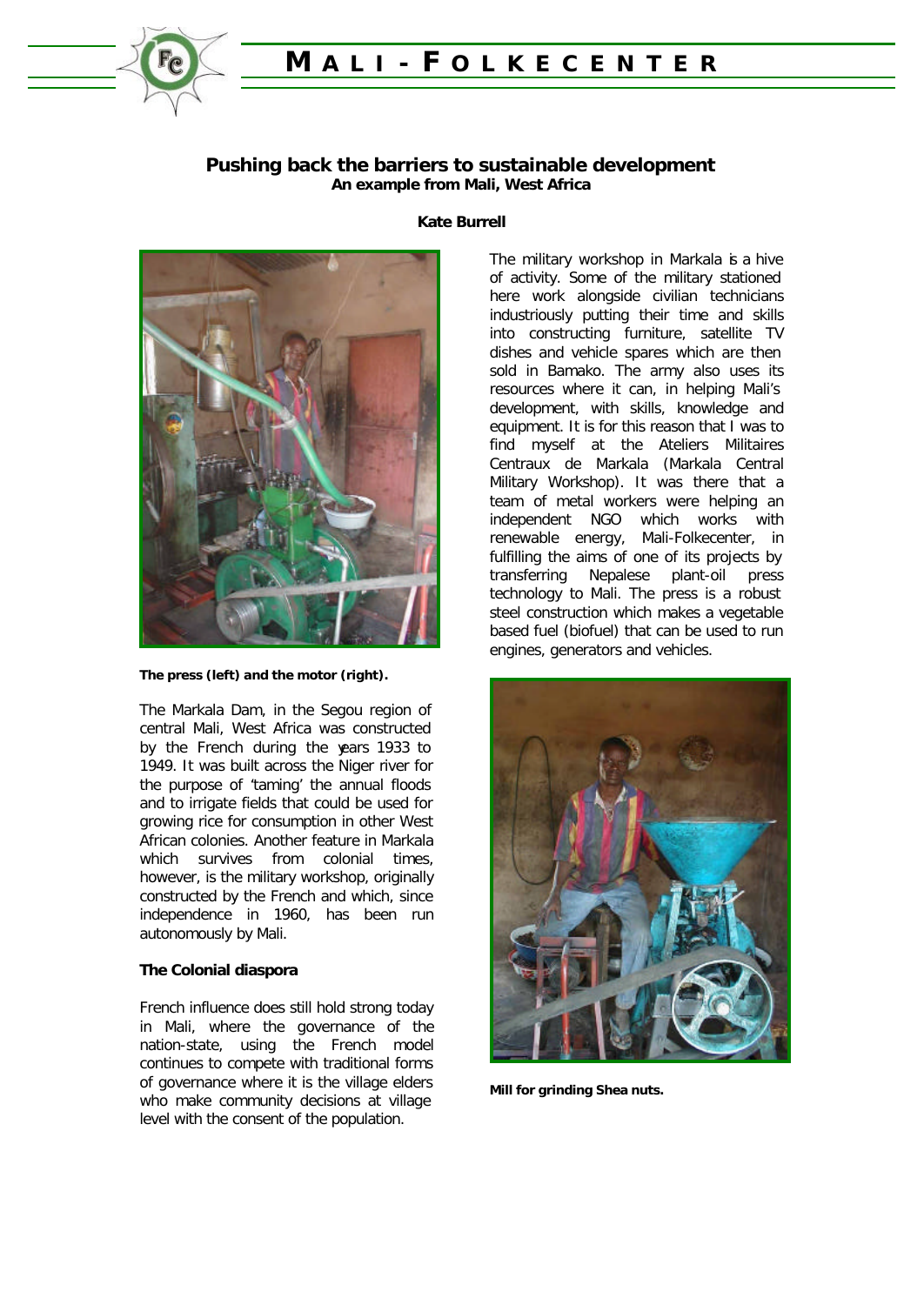





**The operator with the plant oil engine (left) and the press (right).**

#### **About Mali-Folkecenter**

Mali-Folkecenter is the Southern partner of a Danish NGO, which is called Folkecenter for Renewable Energy. The Danish Folkecenter's primary aim is to develop new renewable energy technologies and transfer them to small and medium Danish companies for commercialisation, but it also uses its technical expertise in development projects, and has been working with rural people in Africa since 1986 (projects have been in Zambia, Mauritania, Gambia, Ghana and Nigeria). Technologies adapted for developing countries have been practised at Folkecenter since the early 1980s and their technical and practical experience is considerable. Mali-Folkecenter opened in July 1999, following an invitation from the Malian President, Alpha Oumar Konare. Mali-Folkecenter has projects involving plant-oil fuel, solar rural electrification, household biogas installations, environmental education, combating desertification and sustainable management of natural resources and works closely with Government, industry, research institutions and other NGOs to promote the use of renewable energy in Mali and within West Africa.

#### **Why Renewable Energy in Mali?**

Renewable energies could be vital to the sustainable development of a country like Mali. Mali is located in the environmentally fragile Sahel region of Africa. About one third of the territory is actual desert, the

Sahara, and the other two thirds is semiarid savannah land vegetated with bushes, grasses and baobab trees. Desertification is a reality for people who live in the Sahel region. Mali's predominantly rural population (70%) depend directly on the land for water provision, fuel and for a food supply. Environmental change does not go unnoticed in such circumstances and the cutting of trees for domestic fuel causes soil deterioration and erosion and alters the climate in large areas of the country. In turn, this means that yields are reduced, and women must walk further on a daily basis to collect firewood and to reach a water supply. Renewable energy could be a great help in daily lives to reduce the Malian dependence on firewood, which is causing deforestation.

Renewable energy could also be a great help in a country like Mali, which has a 2.8 billion dollar debt, which it is always struggling to service. Mali's principal export is the cash crop of cotton, of which 99% is exported for processing elsewhere in the world. It is therefore other richer nations who add value and reap profit from Malian raw materials. The widespread use of renewable energy in an indebted country that at present imports all its hydrocarbons, 400 000 tonnes oil equivalent each year, would reduce the imbalance of payments, and might allow Malians to increase their energy usage. In addition, the development of renewable energy is development following the lines of the Kyoto Agreement and sets Mali in good stead for an environmentally sensible, as well as more self-sufficient future.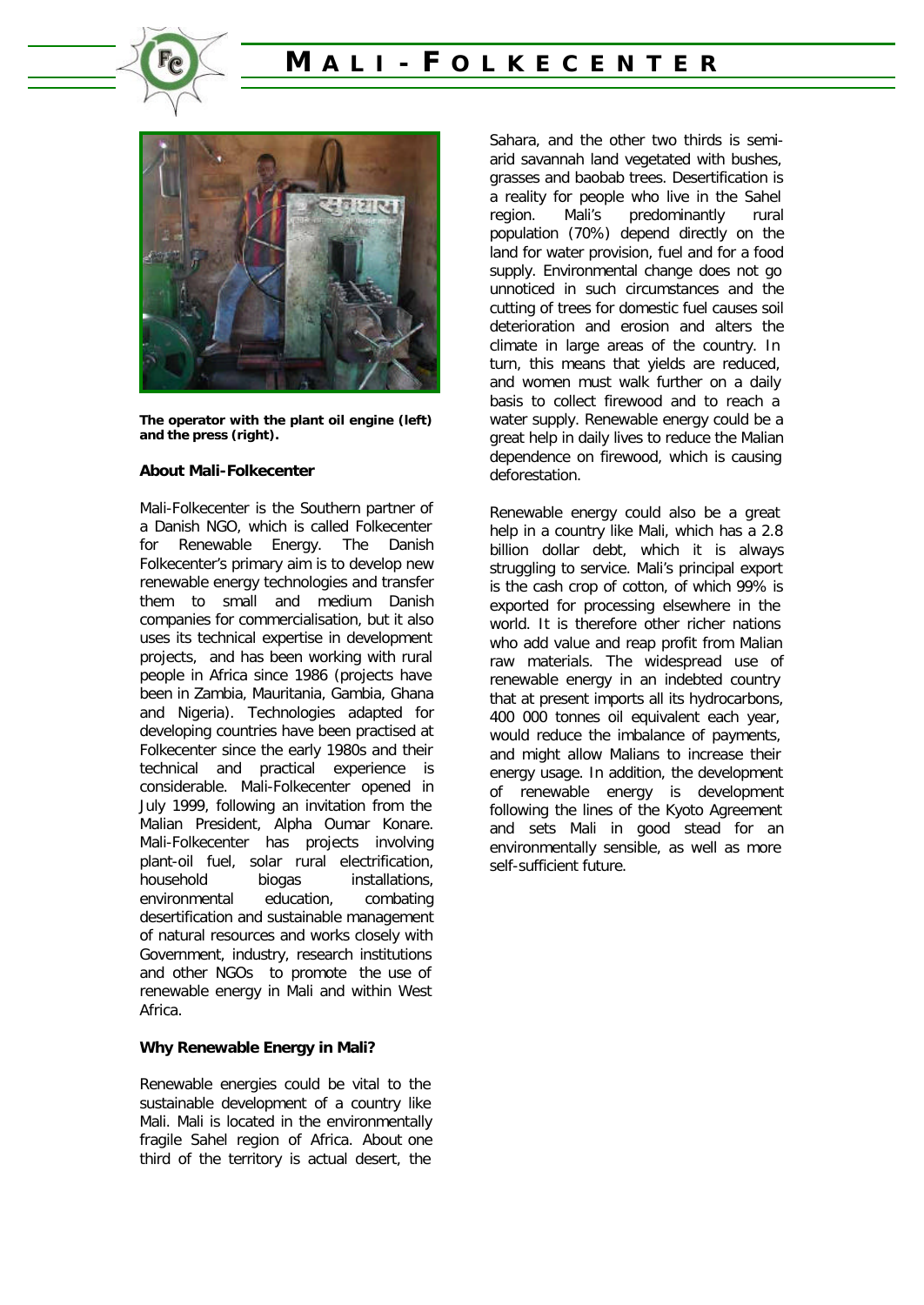





**A living hedge of jatropha, used to keep animals out of fields, protect against wind and erosion.**

#### **Removing the barriers to sustainability – what it takes**

In November 2000, a small team from the UNEP-initiated Sustainable Energy Advisory Facility (SEAF) approached Mali-Folkecenter about one of their projects which aims to remove the barriers of sustainability by placing small cash injections into existing projects at crucial moments in order to allow them to continue. The world of development NGOs is a splendid arena for tales of dramatically failed projects. One particularly celebrated story in the NGO world in Mali, and I know nothing of its source or of its accuracy, is that of a village which had an electric water pump fitted to its well. The NGO workers returned some months later to find that the pump had been broken. On enquiry, they learnt that it was in fact the women of the village who had broken the pump. With the rapid speed at which the new pump drew water, the women no longer had their valued time to meet and chat at the pump and so they carried out this Luddite act. In this case, there was resistance shown against a technology which disrupted the existing social norms and habits of the village people. If there is no perceived need for a technology by those who are intended to use that technology, it seems inevitable that once the development agency withdraws, the new technology will have a limited lifespan.

It is not, however, only projects that are seen by the local populous as superfluous that fail. What is more, it could easily be argued that those projects that are not considered valuable by the people who are supposed to be the beneficiaries do, in fact, deserve to fail. What is the point in spending vast amounts of cash on a water pumping project if the villagers are not going to enjoy the benefits that are supposed to be provided. But equally there do exist projects that are considered useful by the beneficiaries, that are valued because of the reduced workload that they bring about or because of the new income generating possibilities provided, and yet the projects still do encounter problems somewhere along the way. Some projects do not put enough energy into encouraging structures of management that will care for the new facilities, whereas others make insufficient provision for the maintenance of the facilities, perhaps through insufficient availability of funds or through lacking a skills base or simply through lacking the ability to obtain spares for equipment. The idea of having a fund available to help solve such difficulties, seems to me, truly inspired because it builds on investments of time and money that have already been made and will save many projects that would otherwise collapse.

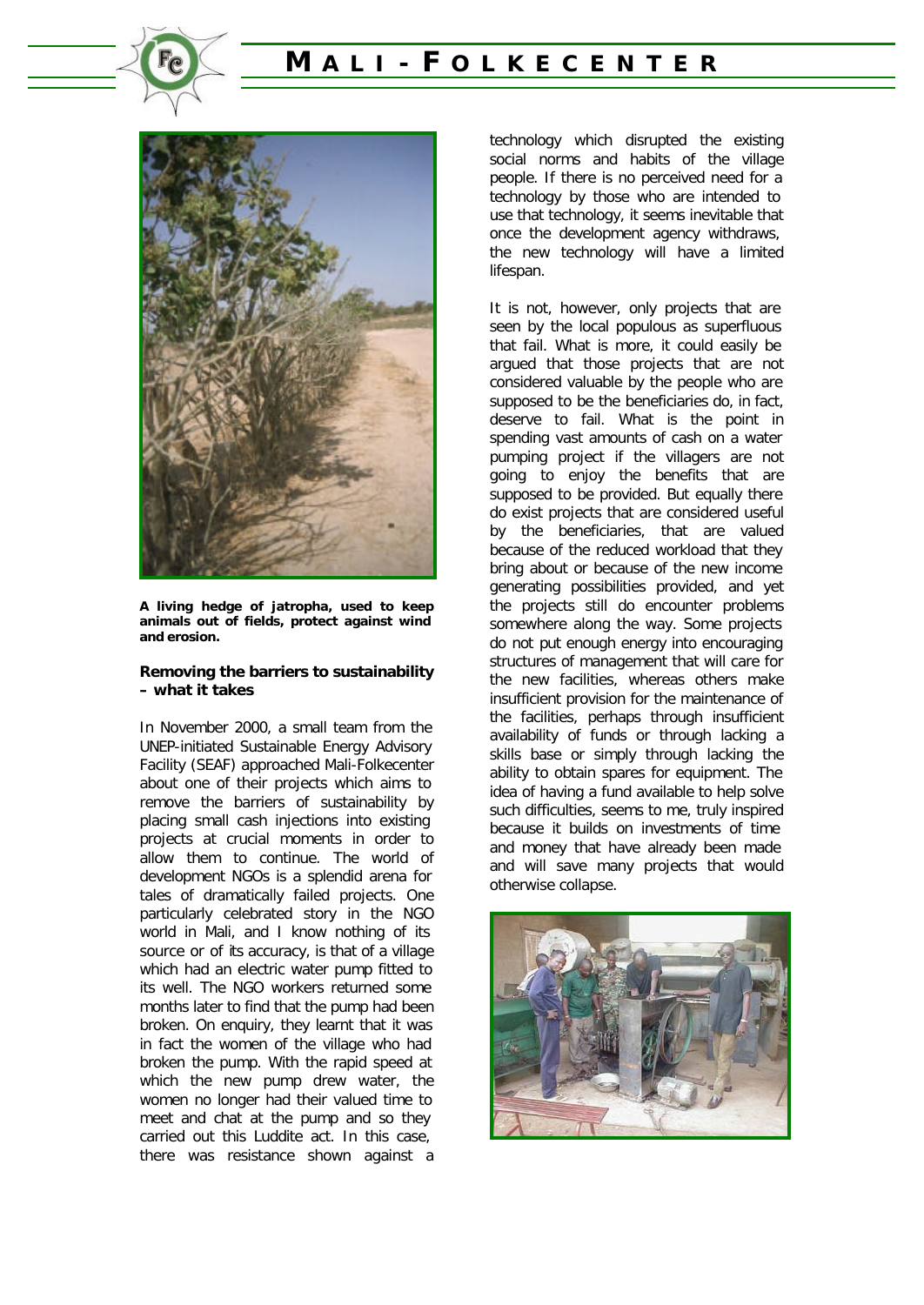

**Testing the prototype press with an electric motor**

# **A project in need**

In 1991, the Malian government through the CNESOLER (National Centre for Renewable Energy, part of the Ministry of Energy) initiated a project to educate rural Malian women in the possibilities of renewable energy. During the project, however, project workers soon saw that their work could be a little futile simply because the 90 villages with which they were working really did not have the financial capacity to purchase the renewable energy technologies about which they were being educated. This stimulated another project, 'Women & Renewable Energy', which was then to provide these villages with some renewable energy technologies. The type of technology installed varied from village to village according to what the villagers felt would be most useful to them, but it did involve the installation of four Nepalese plant-oil presses. Now, 10 years on, one of the presses was broken and there was no foreseen solution. Poor financial management meant that the Village Associations had insufficient funds to replace old worn out engines and it was not a realistic option for small community groups to order presses or spares from Nepal. It was at this stage that Mali-Folkecenter, specialising in renewable energy in Mali, was approached knowing that if the plant-oil system was to move beyond project phase and into commercial viability, this problem must be addressed. Using their experience of working with rural people, Mali-Folkecenter set about to revive the project that had not been achieving its sustainability and development objectives.

## **Plant-oil presses – working in Mali**

Plant-oil presses, as mentioned above, are pieces of machinery which are used to extract oil from vegetable matter. Although any nut bearing plant can be used in the press, the press only really makes sense if it makes oil from something that is not useful for other things. Here, in Mali, jatropha, an inedible oil-rich plant is used as it grows all over Mali, even in very dry conditions and is often found close to villages as it is used as a hedging around fields to act as a windbreak, reduce soil erosion and to keep animals out. The oil produced from jatropha can be used as a diesel substitute and in rural Mali, where fuels are transported vast distances from the coast of West Africa - from Senegal or from the Ivory Coast, the idea of producing one's own fuel is very exciting. The multifunction jatropha concept used in the above mentioned projects involves a small diesel engine which is fuelled by the oil and which can then be used to drive the press, a generator (for rural electrification - only 1% of rural Mali is electrified), a mill (for grinding shea nets, maize, millet etc.) and a compressor (for inflating tyres, especially for widely-used donkey carts). Only 10% of the oil produced is needed to run the press and the process also creates useful byproducts - the residue produced when the seed is pressed can be used as a high grade organic fertiliser or it can be made into a soap which has excellent dermatological and insecticidal properties. This allows women to start microenterprises to generate income and to make better provision for their families.

## **The Mali-Folkecenter sustainability solution**

Mali-Folkecenter, in dialogue with UNEP, decided that the best thing to do to eliminate this limit to sustainability would be to create a prototype to be manufactured in Mali, from which spare parts for the existing presses could be provided as necessary. In a country such as Mali, where there is very little manufacturing, it is not easy to find a company that would be equipped to do the work and so for this reason, Mali-Folkecenter approached the military, who were glad to help and worked very hard to successfully effect the transfer of the Nepalese press technology, to allow local production of presses and much needed spares. The next step of the project will be for the military to manufacture a simplification of the Nepalese press, which will be cheaper to produce and can be put to use widely in Mali. Mali will then have its own supply of plant-oil presses so that plant-oil fuel will have the possibility of fulfilling its potential in rural Mali, where other fuels are so difficult to obtain.